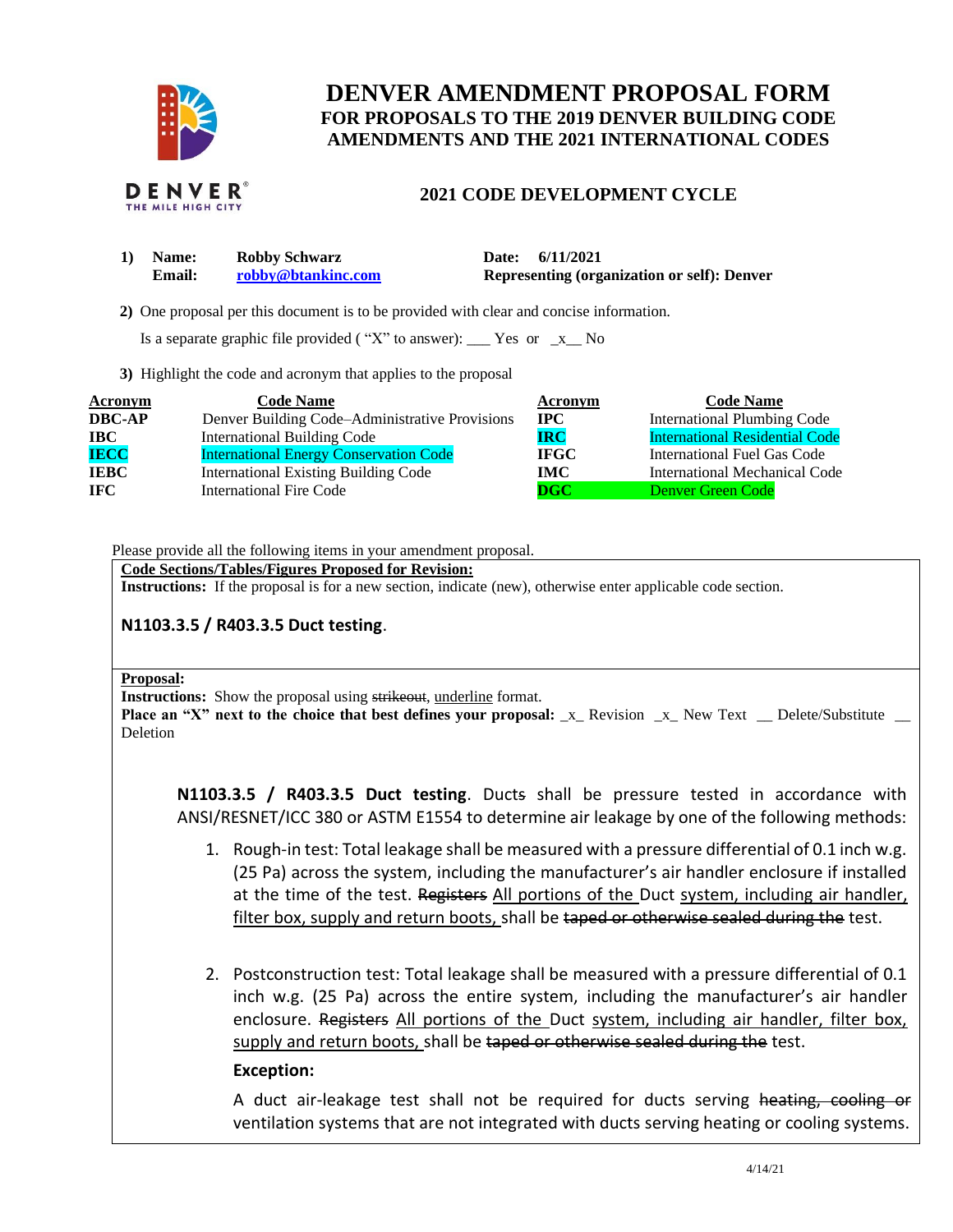A written report of the results of the test shall be signed by the party conducting the test and provided to the *code official*.

**N1103.3.6 / R403.3.6 Duct leakage**. The total leakage of the ducts system, where measured in accordance with Section R403.3.5, shall be as follows:

1. Rough-in test: The total leakage shall be less than or equal to 4.0 cubic feet per minute (113.3 L/min) per 100 square feet (9.29 m<sup>2</sup>) of *conditioned floor area* where the air handler is installed at the time of the test. Where the air handler is not installed at the time of the test, the total leakage shall be less than or equal to 3.0 cubic feet per minute (85 L/min) per 100 square feet (9.29 m<sup>2</sup> ) of *conditioned floor area*.

## **Exception:**

- a. Where the air handler is not installed at the time of the test, the total leakage shall be less than or equal to 3.0 cubic feet per minute (85 L/min) per 100 square feet (9.29 m2) of *conditioned floor area*.
- b. If the HVAC duct system is serving less than or equal to 1,200 square feet of conditioned floor area, the allowable duct leakage shall be 72 50 cubic feet per minute or less.
- 2. Postconstruction test: Total leakage shall be less than or equal to 4.0 cubic feet per minute (113.3 L/min) per 100 square feet (9.29 m<sup>2</sup> ) of *conditioned floor area*.
- 1. Test for ducts within thermal envelope: Where all ducts and air handlers are located entirely within the *building thermal envelope*, total leakage shall be less than or equal to 8.0 cubic feet per minute (226.6 L/min) per 100 square feet (9.29 m<sup>2</sup>) of *conditioned floor area*.

## **Exception:**

If the HVAC duct system is serving less than or equal to 1,200 square feet of conditioned floor area, the allowable duct leakage shall be 72 50 cubic feet per minute or less.

**N1103.3.7 / R403.3.7 Building cavities.** *Building* framing cavities shall not be used as ducts or plenums.

## **Supporting Information (Required):**

**The 2021 IECC changed the format of the duct testing requirements. The Denver 2018 IECC adoption allowed leakage as high as 6 CFM while the 2021 allows leakage as high as 8 CFM is specific circumstances. The Proposal narrows compliance to 4 CFM, ensures clarity, integrates Denver's 2019 amendments, and better defines what constitutes the duct system that must be tested. In addition, the proposal better matches the Cities 2030 goals by creating better more efficient duct systems.**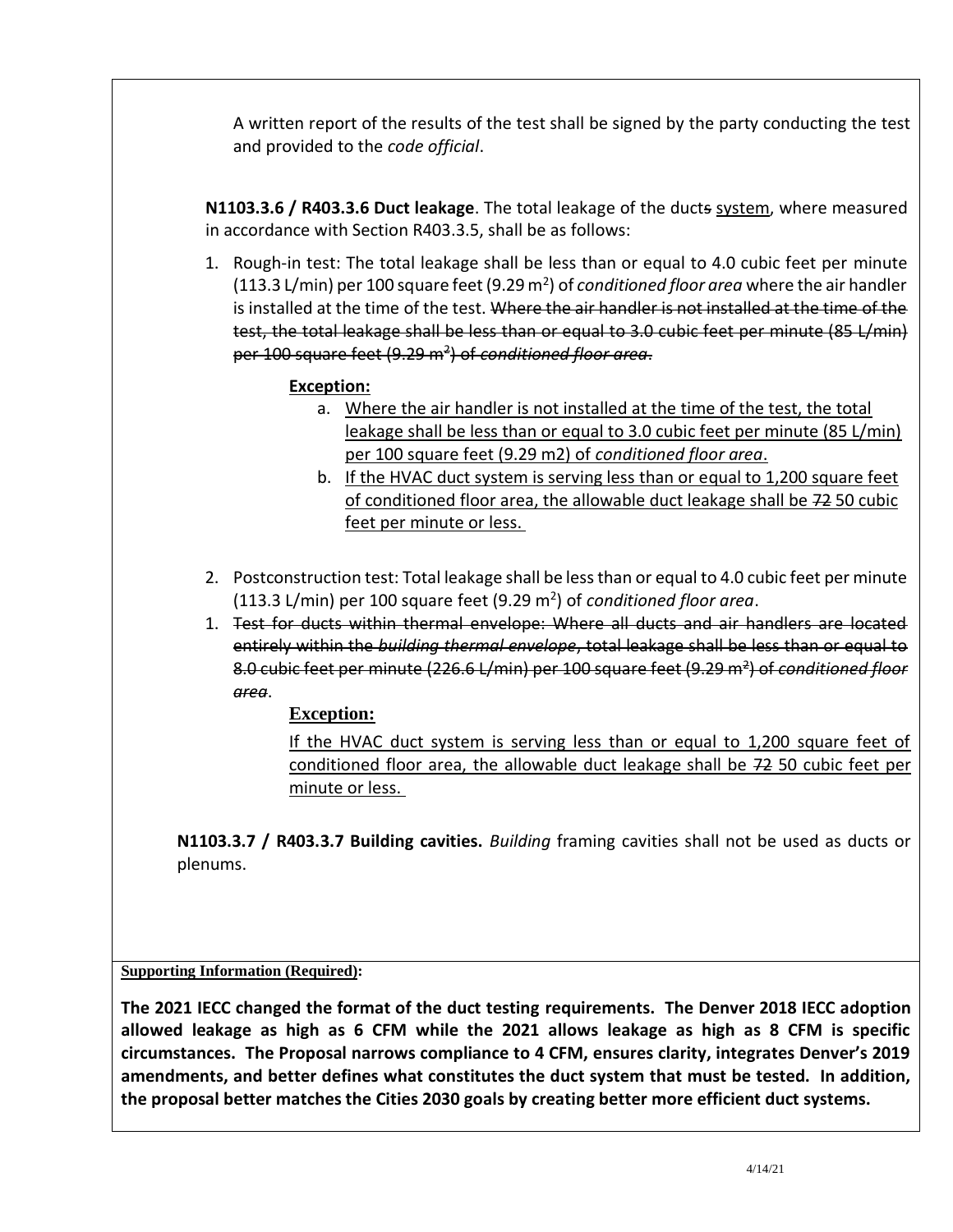| Exceptions were added for duct leakage in small dwellings because of the CFM/100 sqft. quantification |
|-------------------------------------------------------------------------------------------------------|
| metric. Achieving less than 50 CFM of duct leakage, which is required of dwelling units that are less |
| than 1200 sqft. Becomes impractical and also difficult to verify.                                     |

**Bibliography and Access to Materials** (as needed when substantiating material is associated with the amendment proposal):

**Other Regulations Proposed to be Affected**

**\*For proposals to delete content from the 2019 Denver Green Code in conjunction with adding it to other mandatory Denver codes and/or regulations, only.**

Please identify which other mandatory codes or regulations are suggested to be updated (if any) to accept relocated content.

#### **Referenced Standards:**

List any new referenced standards that are proposed to be referenced in the code.

**Impact:**

How will this proposal impact cost and restrictiveness of code? ("X" answer for each item below)

| Cost of construction: | Increase | Decrease | $x$ No Impact |
|-----------------------|----------|----------|---------------|
| Cost of design:       | Increase | Decrease | $x$ No Impact |
| Restrictiveness:      | Increase | Decrease | No Impact     |

#### **Departmental Impact (City use only):**

This amendment proposal increases/decreases/is neutral to the cost of plans review.

This amendment increases/decreases/is neutral to the cost of inspections.

### Denver76 Green Code Duct Leakage from DGC proposal 96.2

**Code Sections/Tables/Figures Proposed for Revision: Instructions:** If the proposal is for a new section, indicate (new), otherwise enter applicable code section.

### **New: 407.1 Duct testing**

**Proposal:**

**Instructions:** Show the proposal using strikeout, underline format.

**Place an "X" next to the choice that best defines your proposal:** \_\_ Revision \_x\_ New Text \_\_ Delete/Substitute Deletion

 *Add section as follows* 

**407.1 Duct leakage**. The total leakage of the duct system, where measured in accordance with Section IECC Section R403.3.5, shall be as follows:

1. Rough-in test: The total leakage shall be less than or equal to 3.0 cubic feet per minute (113.3 L/min) per 100 square feet (9.29 m<sup>2</sup>) of *conditioned floor area* where the air handler is installed at the time of the test. **Exception:**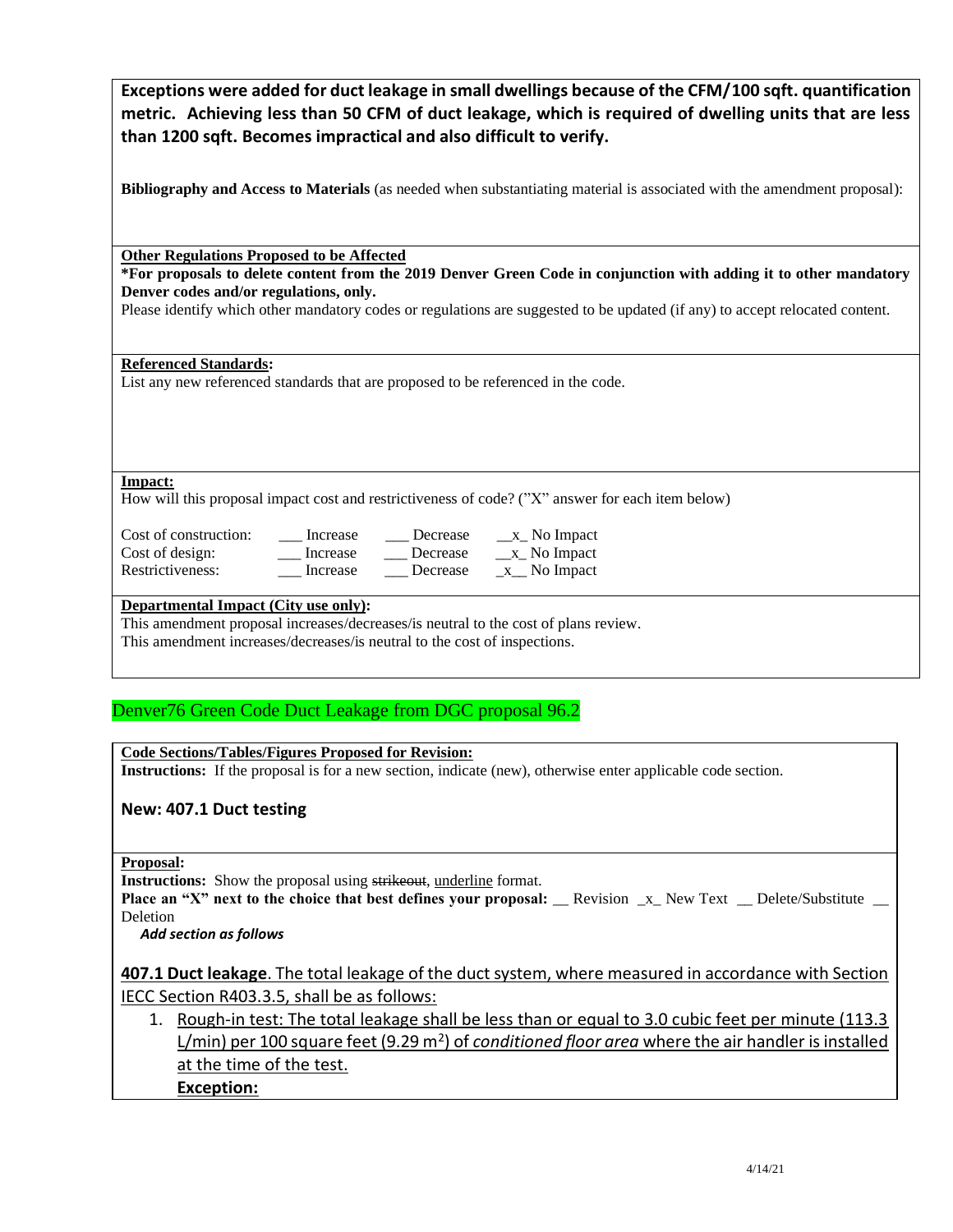| a. Where the air handler is not installed at the time of the test, the total leakage shall be |
|-----------------------------------------------------------------------------------------------|
| less than or equal to 2.5 cubic feet per minute (85 L/min) per 100 square feet (9.29 m2)      |
| of conditioned floor area.                                                                    |

- b. If the HVAC duct system is serving less than or equal to 1,200 square feet of conditioned floor area, the allowable duct leakage shall be 40 cubic feet per minute or less.
- 2. Postconstruction test: Total leakage shall be less than or equal to 3.0 cubic feet per minute (113.3 L/min) per 100 square feet (9.29 m<sup>2</sup> ) of *conditioned floor area*. Exception If the HVAC duct system is serving less than or equal to 1,200 square feet of conditioned floor area, the allowable duct leakage shall be 40 cubic feet per minute or less.

**Supporting Information (Required):** 

**The 2021 IECC changed the format of the duct testing requirements. The Denver 2018 IECC adoption allowed leakage as high as 6 CFM while the 2021 allows leakage as high as 8 CFM is specific circumstances. This Denver IECC proposal narrows compliance to 4 CFM and the DGC proposal narrows it further to 3 CFM of leakage. This increases efficiency beyond amendments made to the IECC portion on which the DGC builds.** 

**Regardless of if ducts are leaking inside or outside of the building thermal envelope, efficiency is impacted. Better delivery equals better comfort and efficiency. This proposal's efficiency is achieved by increasing duct tightness requirements beyond that of the IECC.**

**Bibliography and Access to Materials** (as needed when substantiating material is associated with the amendment proposal):

**Other Regulations Proposed to be Affected**

**\*For proposals to delete content from the 2019 Denver Green Code in conjunction with adding it to other mandatory Denver codes and/or regulations, only.**

Please identify which other mandatory codes or regulations are suggested to be updated (if any) to accept relocated content.

#### **Referenced Standards:**

List any new referenced standards that are proposed to be referenced in the code.

**Impact:**

How will this proposal impact cost and restrictiveness of code? ("X" answer for each item below)

Cost of construction:  $\bar{x}$  Increase Decrease No Impact